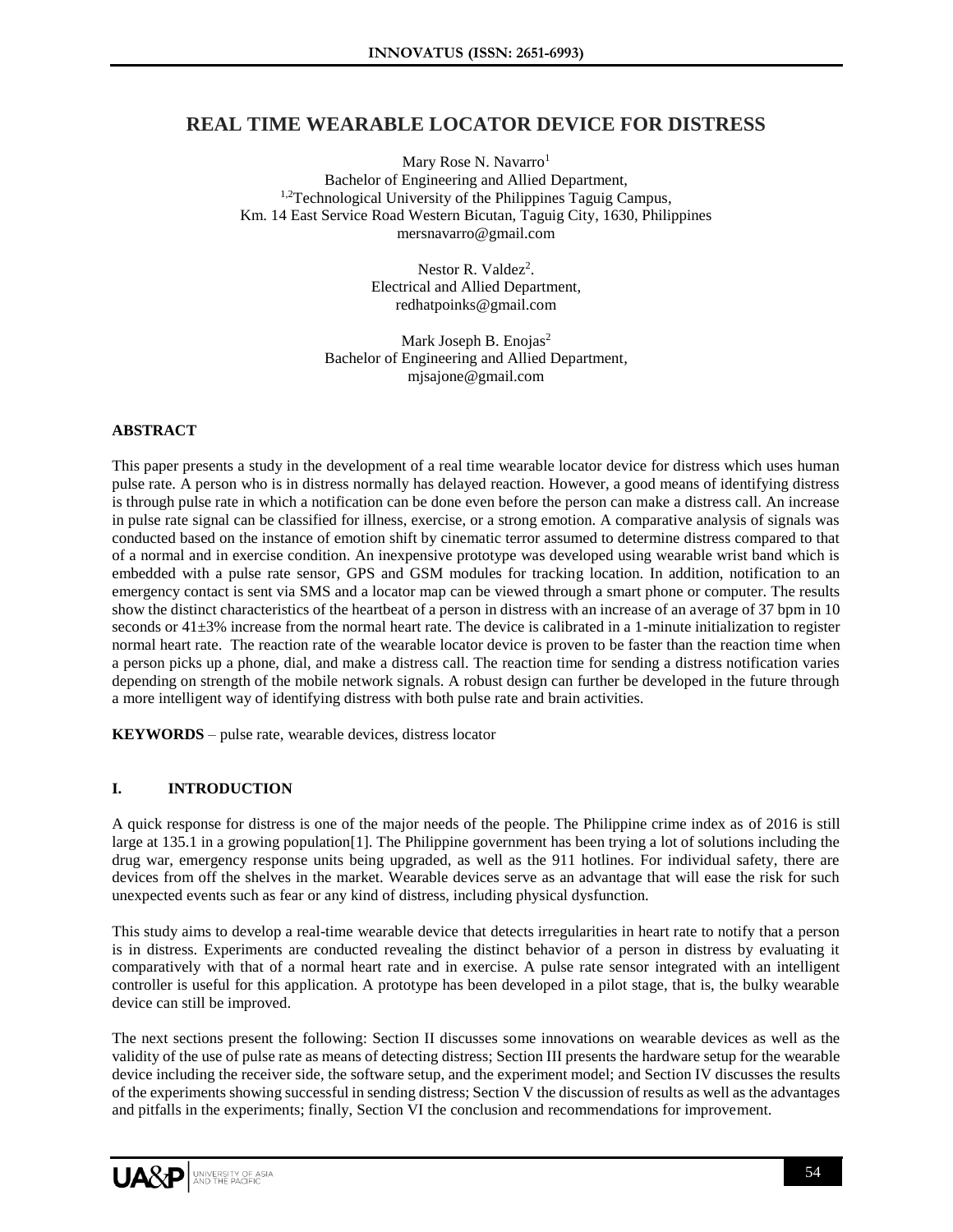### **II. LITERATURE REVIEW**

#### **A. Distinct characteristic of a heart rate of a person in distress**

Fright affects cardiac changes. Doctors and nurses come in to examine these characteristics to those who are in perilous condition. A patient's pulse rate can change abruptly from 30 beats per minute (bpm) to 60 bpm during the pulse monitoring[2]. This is noticed in a 72-year-old patient terrified when a person enters in her room as shown in Fig. 1. Similar cardiac reactions were noticed during the physical and psychological distressing situations brought by contacts such as blood pressure measurement, and doctors and relatives' visit.

### **B. Heart beat change in emotion shift**

To provide scientific evidences on how human interactions affect the heart, around 41% was observed to have increased when a person is terrified. Existing researches proved that violent or horror movies induce psychological fear and startle response to viewers. The average heart rate of the subjects increased from 77.6 bpm when they were watching calm scenes in a film to 110.1 bpm (41.9% increase) when they were watching scary scenes in the same film. There are also cases of different rhythmic patterns for abnormality of heart rate to signify that a person is in distress; whether in fear or in physical dysfunction[3], [4].

# **C. Wearable photoplethysmography (PPG) sensor, a great potential for distress detection**

Several applications of PPG, a non-invasive method of measuring the variation in blood volume in tissue using a light source and detector, have been successful in detecting heart rate[5], [6]. The continuous pumping of blood through the body causes change in the blood volume inside the finger artery. Several devices use this principle in which the device is placed in a physical contact in areas where the artery is closest to the skin.

Unpleasant feelings and emotions are defined as mental or psychological distress. It can be measured directly, but various physiological parameters such as heart rate variability and blood pressure can interpret the level of mental distress. A design of a new wearable PPG sensor and its assessment for mental distress estimation was developed [7]. Forty-five volunteers participated to assess the proposal. A complete description of the device indicating its capability to acquire blood volume of an individual was introduced. This includes processing of signals, extraction of a series of features, and classification of calm and stress with remarkable accuracy.



**Figure 1. Dramatic increase in patient's heart rate.**[2]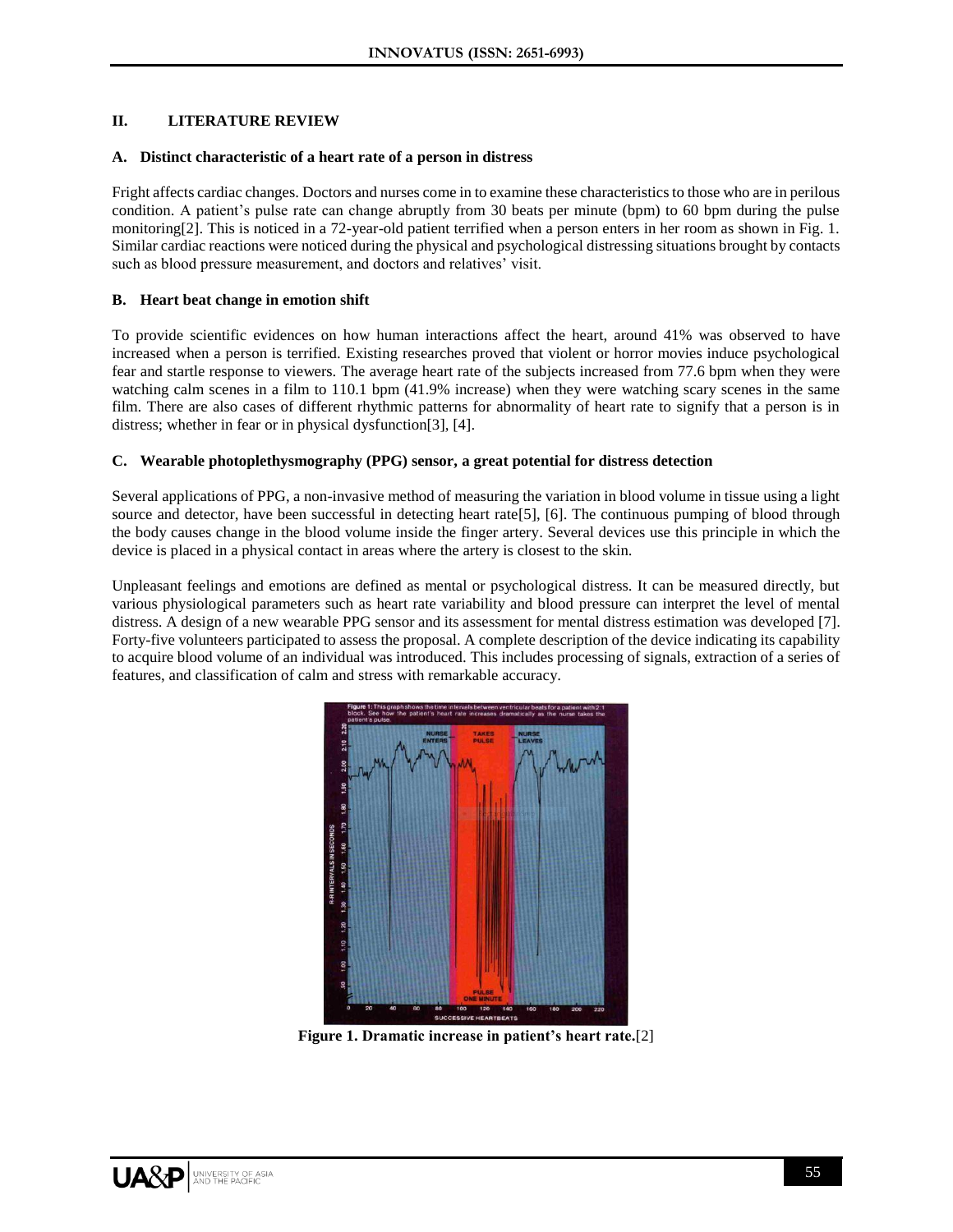## **III. METHODOLOGY**

#### **A. Basic Hardware Setup**

The basic hardware setup is composed of inexpensive devices (See Fig. 2). These devices are the pulse rate sensor (Pulse Sensor Amped), GSM modules, a GPS module, and microcontroller. The pulse rate sensor detects irregularities in heart rate when the user is in distress. The wearable intelligent microcontroller serves as the brain of the project. The GSM module communicates the signal from the wearable device and sends it to a smartphone or a computer. The GPS module provides the location of the user. All these are powered by 3.7V rechargeable Lithium Polymer (Li-Po) batteries. Furthermore, a personal computer for the windows application is required. This setup provides the user ease of access and comfort in using the wearable distress locator. The receiver will be able to receive the signal faster than making a phone call for distress signaling.



**Figure 2. Prototype Block Diagram**

### **B. Software Setup**

The windows application displays the user's location in the event of distress. As an added value, companies aiding employees who spend most of the time working outside the office will be able to respond to distress. Figure 3 shows the gray pins which represent all previous points of location in which the device sent a signal, while the red pin represents the most recent location. These are some of the test results for detecting and sending the location of the distressed person. This was designed using Visual Studio 2017.



**Figure 3. Windows Application**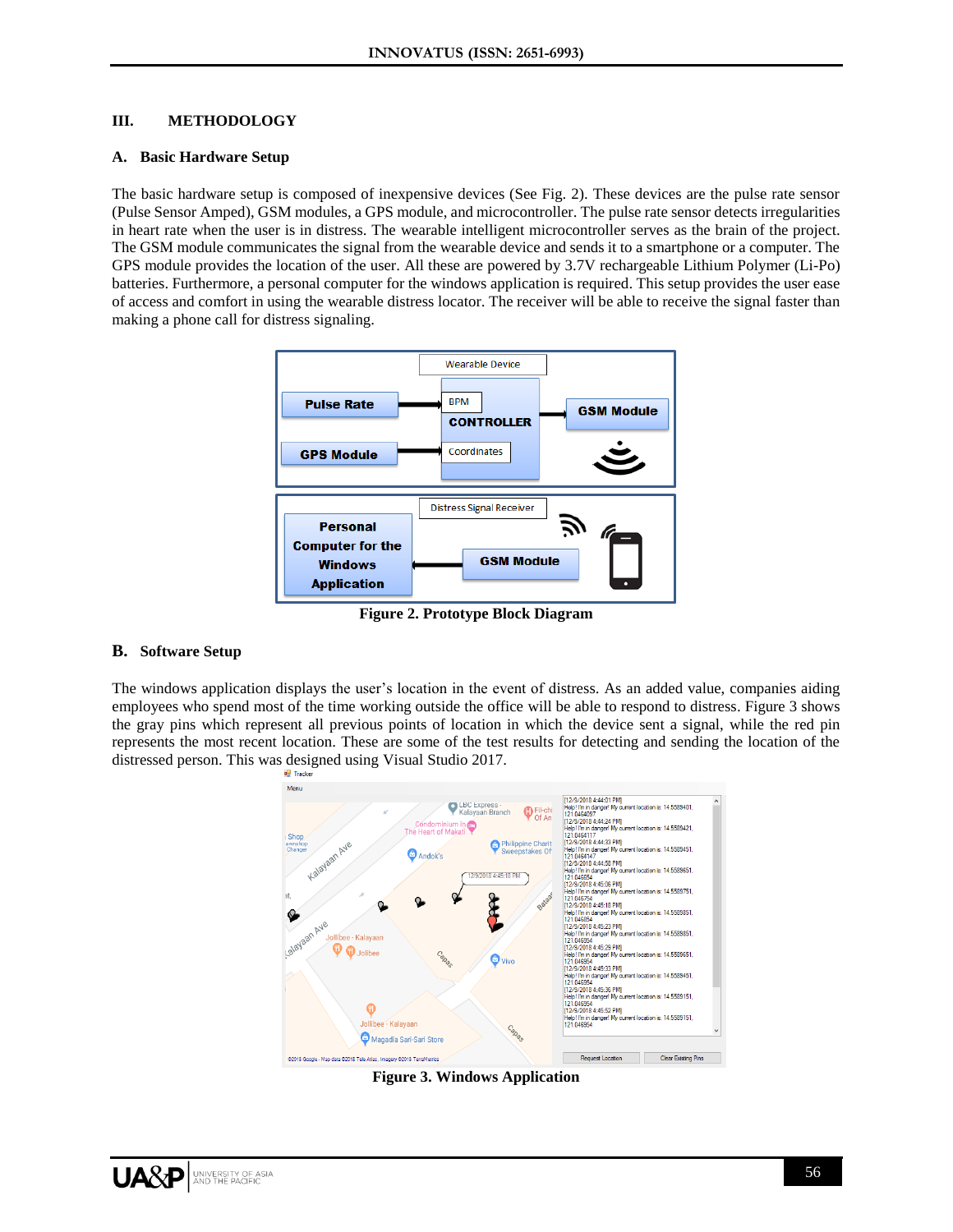# **IV. RESULTS**

Initialization is conducted prior to the computation of distress signal range to avoid bias or presets if another person uses the device. This initialization is conducted by acquiring data in a 1-minute interval so that the average heart rate is being recorded. From then, the  $41\pm3\%$  is set to be the working heart rate distress level. (See Fig. 4). The normal heart rate averages 90 bpm. The triggering value is computed by a 41±3%, with a ∆R=127 bpm. The average increase in bpm in this range is at 37 bpm.

A person's heart rate increases when in fear and during exercise. A noticeable distinct characteristic of heart rate when a person is in fear can be seen in Fig.5. The ranges variability is set at these levels, where and abrupt change in 10 seconds interval is detected. These signals when detected trigger the device to send a notification signal to the attending receiver. The heart rate increase can be distinguished from that of in an exercise since there is not much increase or even abrupt changes observed.





**Figure 4. Heart rate initialization in one minute.**

**Figure 5. Comparative analysis for cinematic terror vs. normal and in exercise.**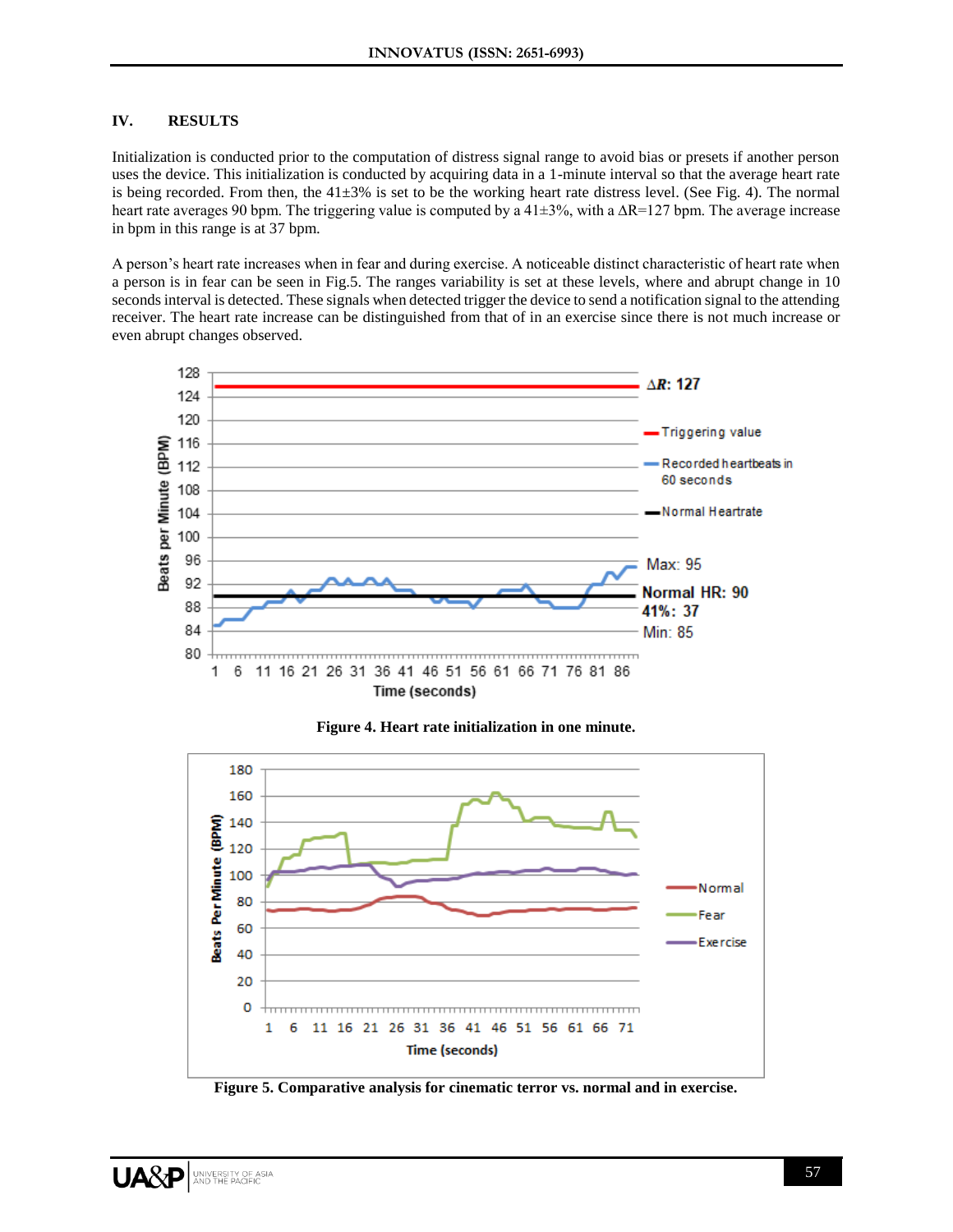Monitoring of pulse rate is done by connecting the pulse rate sensor in a wrist band. For this pilot test, proper orientation is necessary. Erotic signals might be accumulated when the sensor is not in proper contact with the area where the artery is close. The data were gathered by connecting it to a microcontroller. Figures 6a and 6b show the pulse rate sensor connected to the wrist and controller, signal conditioning and conversion respectively. Results were displayed through the microcontroller's serial monitor.

To validate the detection and sending of distress signal, an SMS is programmed to be sent in a smartphone or a computer, indicating the location and a distress message. When the location is clicked, tab will be opened showing the map where the person in distress is located. (See Fig. 7). Several trials were done and as a result, all distress signal were received with the same cinematic setup.



**Figure 6. Prototype Testing: a) pulse rate sensor test b) signal conversion and conditioning**



**Figure 7. Distress signal received. a) SMS Notification b) Loation displayed in map on a smartphone.**

# **V. DISCUSSION**

The pulse rate sensor identified an irregularity in the user's heart rate. The GPS module was able to track the user's location by getting GPS coordinates. The GSM module attached to the wearable device was able to send SOS messages and GPS coordinates to predefined numbers, and to another GSM module connected to the computer. In application, this could be numbers of authorities or user's parents and close friends. Since the device is reprogrammable, it is the user's prerogative to change the number anytime they opt to.

User's location could also be viewed via Google Maps. The SOS message was designed to include Google Maps link in order for the receiver to easily locate the user with just one click on the link. This feature would make it easy for parents or authorities to locate the user who might be in danger the moment they received the message. Drawbacks were still experienced during some tests especially inside enclosed areas in which GPS locations could be inaccurate. In a real situation, it will be easier for authorities to trace the location of the user due to color indicators shown on the application (See Fig. 7). The gray pins represent previous locations, while the red pins represent the most recent one. It keeps updating every time the device sends a signal.